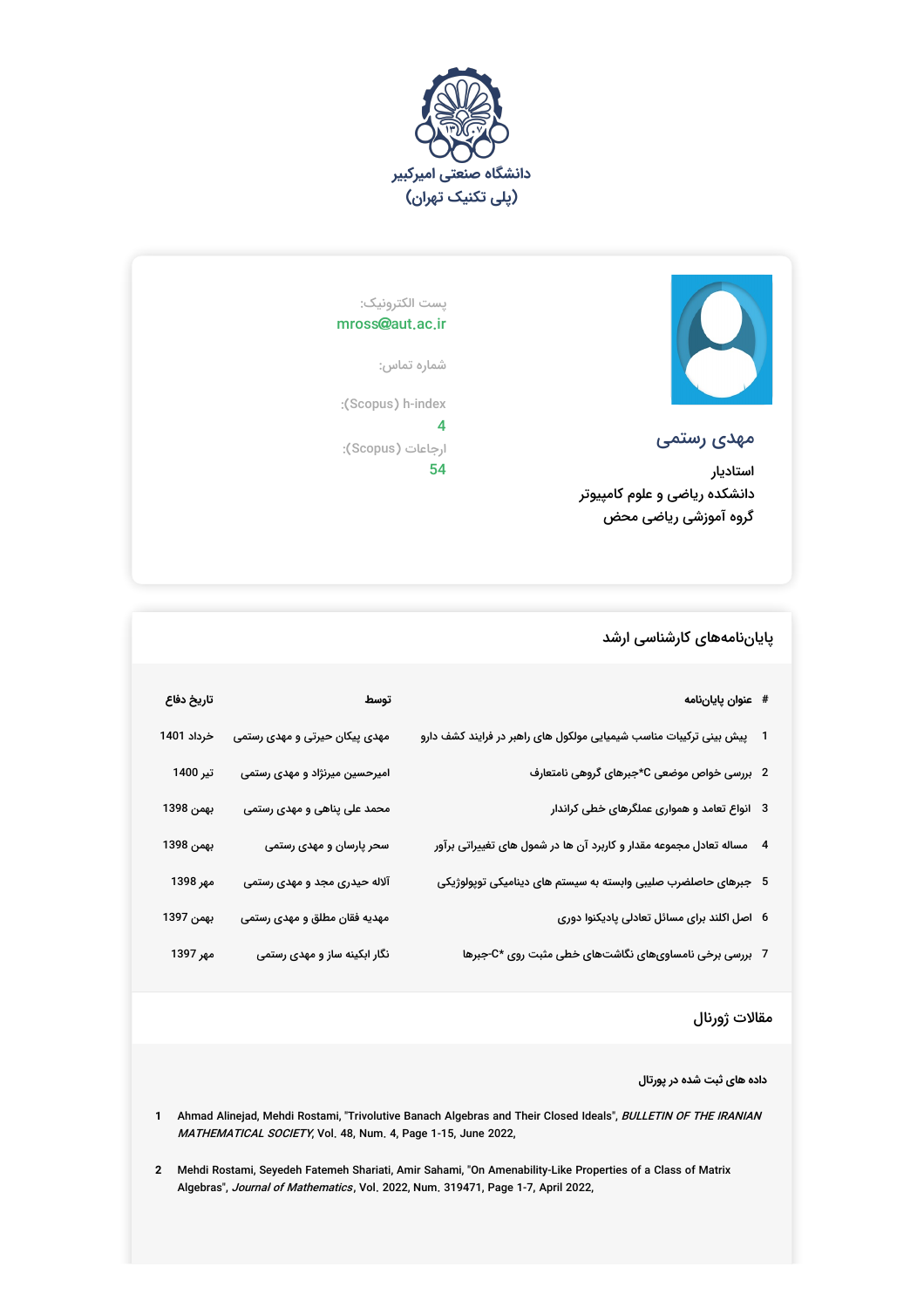- **3** Morteza Mirzaee Azandaryani, Mehdi Rostami, "Stability of g-frames, approximate duals and resolutions of the identity in Hilbert C\*-modules", *UNIVERSITY POLITEHNICA OF BUCHAREST SCIENTIFIC BULLETIN-SERIES A-*A*PPLIED MATHEMATICS AND PHYSICS*, Vol. 83, Num. 4, Page 121-134, January 2022,
- **4** Amir Sahami, Mehdi Rostami, Seyedeh Fatemeh Shariati, Salman Babayi, "On Some Homological Properties of Hypergroup Algebras with Relation to Their Character Spaces", *Journal of Mathematics*, Vol. 2022, Num. 493997, Page 1-5, January 2022,
- **5** Massoud Amini, Mehdi Rostami, "Approximation properties of C\*-algebras of cancellative semigroups", Boletin de la Sociedad Matematica Mexicana, Vol. 28, Num. 1, Page 1-17, December 2021,
- **6** Amir Sahami, Mehdi Rostami, Abasalt Bodaghi, "A notion of approximate bifatness for Banach algebras based on character space", Rendiconti del Circolo Matematico di Palermo, Vol. 1, Num. 1, Page 1-10, November 2021,
- **7** Amir Sahami, Mehdi Rostami, "Some Cohomological Notions in Banach Algebras Based on Maximal Ideal Space", Iranian Journal of Science & Technology, Vol. 46, Num. 1, Page 1-7, October 2021,
- **8** Amir Sahami, Mehdi Rostami, Shahab Kalantari, "On I-biflat and I-biprojective Banach algebras", Wavelets and Linear *Algebra*, Vol. 8, Num. 1, Page 49-59, September 2021,
- **9** Amir Sahami, Mehdi Rostami, Shahab Kalantari, "ON PSEUDO-CONTRACTIBILITY OF CERTAIN ALGEBRAS RELATED TO A DISCRETE SEMIGROUP", *Algebraic Structures and Their Applications*, Vol. 8, Num. 2, Page 145-155, September 2021,
- **10** Ahmad Alinejad, Morteza Essmaili, Mehdi Rostami, "Quasi-multipliers on topological semigroups and their Stone-Cech compactification", JOURNAL OF ALGEBRA AND ITS APPLICATIONS, Vol. -, Num. 0, Page 1-14, August 2021,
- **11** Amir Sahami, Mehdi Rostami, Morteza Essmaili, Arsalan Rahmani, "Biflatness of Abstract Segal Algebras Based on Characters", , Vol. 7, Num. 1, Page 101-110, May 2021,
- **12** Amir Sahami, Mehdi Rostami, Abdolrasoul Pourabbas, "On left \$varphi\$-biflat Banach algebras", COMMENTATIONES *MATHEMATICAE UNIVERSITATIS CAROLINAE*, Vol. 61, Num. 3, Page 337-344, November 2020,
- **13** Ahmad Alinejad, Hamid Khodaei, Mehdi Rostami, "n-derivations and functional inequalities with applications", MATHEMATICAL INEQUALITIES & APPLICATIONS, Vol. 23, Num. 4, Page 1343-1360, October 2020,
- **14** Ahmad Alinejad, Mehdi Rostami, "Quasi-multipliers on Banach algebras related to locally compact semigroups", SEMIGROUP FORUM, Vol. 0, Num. 0, Page 1-11, June 2019,
- **15** Maedeh Soroushmehr, Mehdi Rostami, Morteza Essmaili, "On pseudo-amenability of commutative semigroup algebras and their second duals", *SEMIGROUP FORUM*, Vol. 94, Num. 174, Page 1-9, July 2017,
- **16** Morteza Essmaili, Mehdi Rostami, Massoud Amini, "A characterization of biflatness of Segal algebras based on a character", GLASNIK MATEMATICKI, Vol. 51, Num. 71, Page 45-58, May 2016,
- **17** Mehdi Rostami, Nico Spronk, "Convolutions on the Haagerup tensor products of Fourier algebras", HOUSTON *JOURNAL OF MATHEMATICS*, Vol. 42, Num. 2, Page 597-611, May 2016,

مقالات کنفرانس

**داده های ثبت شده در پورتال**

- **1** Ahmad Alinejad, Morteza Essmaili, Mehdi Rostami, "The notion of quasi-multipliers on topological algebraic structure ", 9th Seminar on Harmonic Analysis and Applications, January 2022
- **2** Mehdi Rostami, "Operator spaces with applications to abstract harmonic analysis ", 9th Seminar on Harmonic Analysis and Applications, January 2022
- **3** Amir Sahami, Mehdi Rostami, Seyed Mehdi Kazemi Torbaghan, "On amenability-like properties of certain matrix algebras with applications ", 52nd Annual Iranian Mathematics Conference, August 2021
- **4** Morteza Essmaili, Mehdi Rostami, "Hereditary property of the notion related with Phi-biflatness of Banach algebras ", 51st Annual Iranian Mathematics Conference, February 2021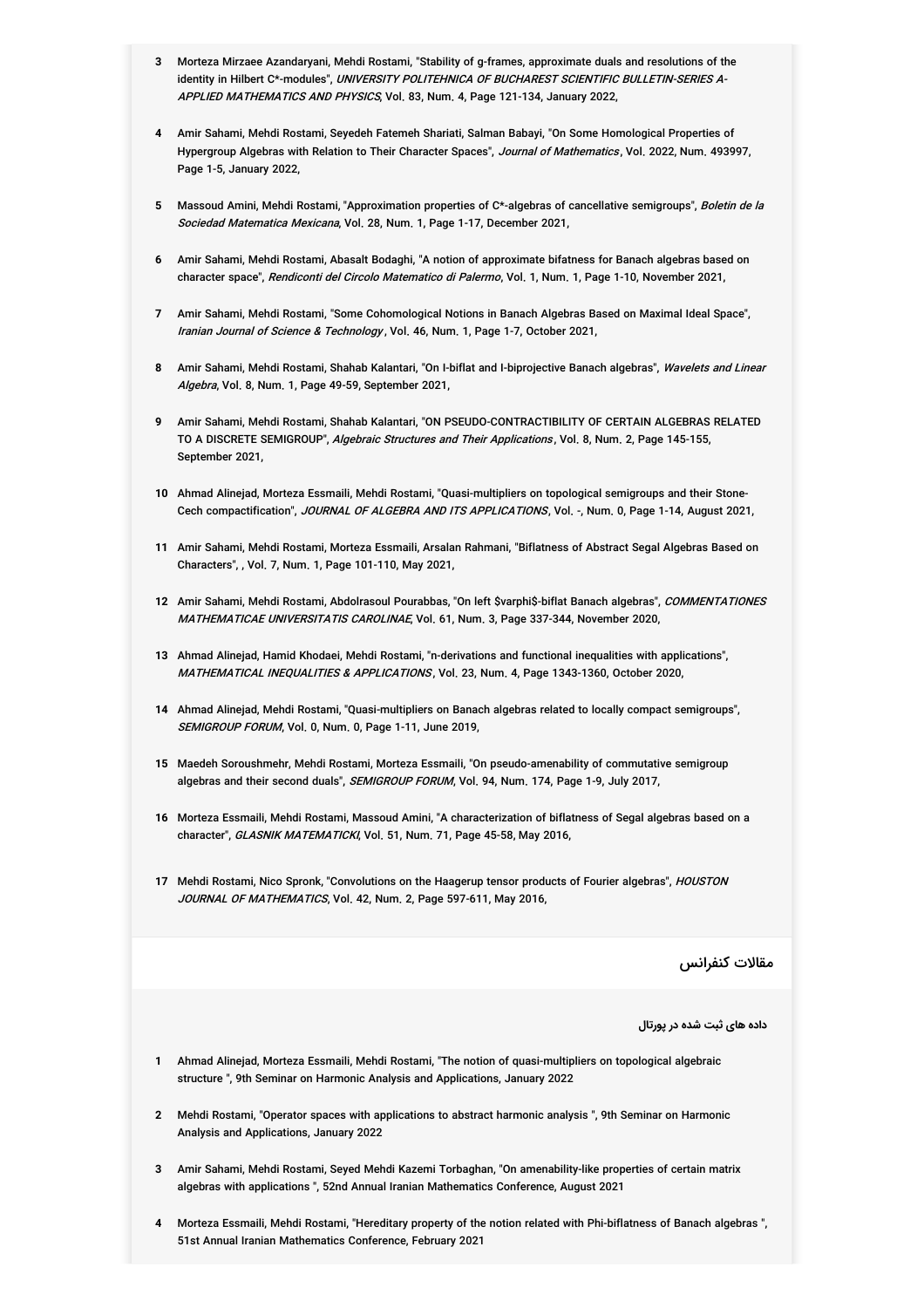- **5** Morteza Essmaili, Mehdi Rostami, "The relationship between condition (W) of Banach algebras and the first cohomology group ", 51st Annual Iranian Mathematics Conference, February 2021
- **6** Amir Sahami, Mehdi Rostami, Eghbal Ghaderi, "On some approximate homological properties of certain Banach algebras ", 4th International Conference on Natural Sciences (ICNS2019)-Mathematics & Computer, April 2019
- **7** Ahmad Alinejad, Mehdi Rostami, "Quasi-multipliers on Banach algebras related to locally compact groups ", 7th Seminar on Harmonic Analysis and Applications, January 2019
- **8** Morteza Essmaili, Mehdi Rostami, "On bounded approximate contractibility of semigroup algebras ", 6th Seminar on Harmonic Analysis and Applications, January 2018
- **9** Mehdi Rostami, "New trends in functional analysis and its applications ", 48th Annual Iranian Mathematics Conference, August 2017
- **10** Mehdi Rostami, "Convolutions applied on central Fourier algebras on compact groups ", The third seminar on operator theory and its applications, March 2017
- **11** Ahmad Alinejad, Mehdi Rostami, "Some characterizations of trivolutive Banach algebras ", The 5th Seminar on Harmonic Analysis and Applications, January 2017
- **12** Mehdi Rostami, Nico Spronk, "Convolutions on the Haagerup tensor products of Fourier algebras ", The 4th Seminar on Harmonic Analysis and Applications, January 2016
- **13** Mehdi Rostami, Morteza Essmaili, "Amenability of weighted semigroup algebras based on a character ", 46th Iranian Mathematics Conference, August 2015
- **14** Mehdi Rostami, Morteza Essmaili, "Approximate amenability of archimedean semigroup algebras ", 3rd Seminar on Harmonic Analysis and Applications, January 2015

دروس ارائه شده

**15** Mehdi Rostami, Nico Spronk, "On convolutions applied Fourier algebras ", Canadian Symposium on Abstract Harmonic Analysis, May 2013

| #              | عنوان درس                     | توصيف درس                                                                                                                                                                                                                           | سرفصل<br>ها   | دوره           |
|----------------|-------------------------------|-------------------------------------------------------------------------------------------------------------------------------------------------------------------------------------------------------------------------------------|---------------|----------------|
| 1              | Math. (II)                    | Vector Functions and Curves- Partial Differentiation- Applications of Partial<br>Derivatives- Multiple Integration- Vector Fields- Vector Calculus- Linear algebra                                                                  | ℰ             | Spring<br>2022 |
| $\overline{2}$ | <b>Functional</b><br>Analysis | Hilbert spaces, Operators on Hilbert spaces, Banach spaces, Locally convex<br>spaces, Weak topologies, Operators on Banach spaces                                                                                                   | ℰ             | Spring<br>2022 |
| 3              | Math. (I)                     | Functions and Limits and Continuity- The Derivative- Applications of Derivatives-<br>Transcendental Functions-Integration-Methods of Integration-Applications of<br>Integration- Sequences and Series- Power Series-Complex numbers | $\mathscr{E}$ | Spring<br>2022 |
| 4              | Math. (I)                     | Functions and Limits and Continuity- The Derivative- Applications of Derivatives-<br>Transcendental Functions-Integration-Methods of Integration-Applications of<br>Integration-Sequences and Series-Power Series-Complex numbers   | $\mathscr{C}$ | Spring<br>2022 |
| 5              | Math. (I)                     | Functions and Limits and Continuity- The Derivative- Applications of Derivatives-<br>Transcendental Functions-Integration-Methods of Integration-Applications of<br>Integration- Sequences and Series- Power Series-Complex numbers | $\mathscr{C}$ | Fall<br>2021   |
| 6              | <b>ANALYSIS</b>               | FOUNDATION OF The real numbers, Sequences, Topology of R, Continuous functions,<br>MATHEMATICAL Differentiation, metric spaces and its topological concepts                                                                         | ℰ             | Fall<br>2021   |